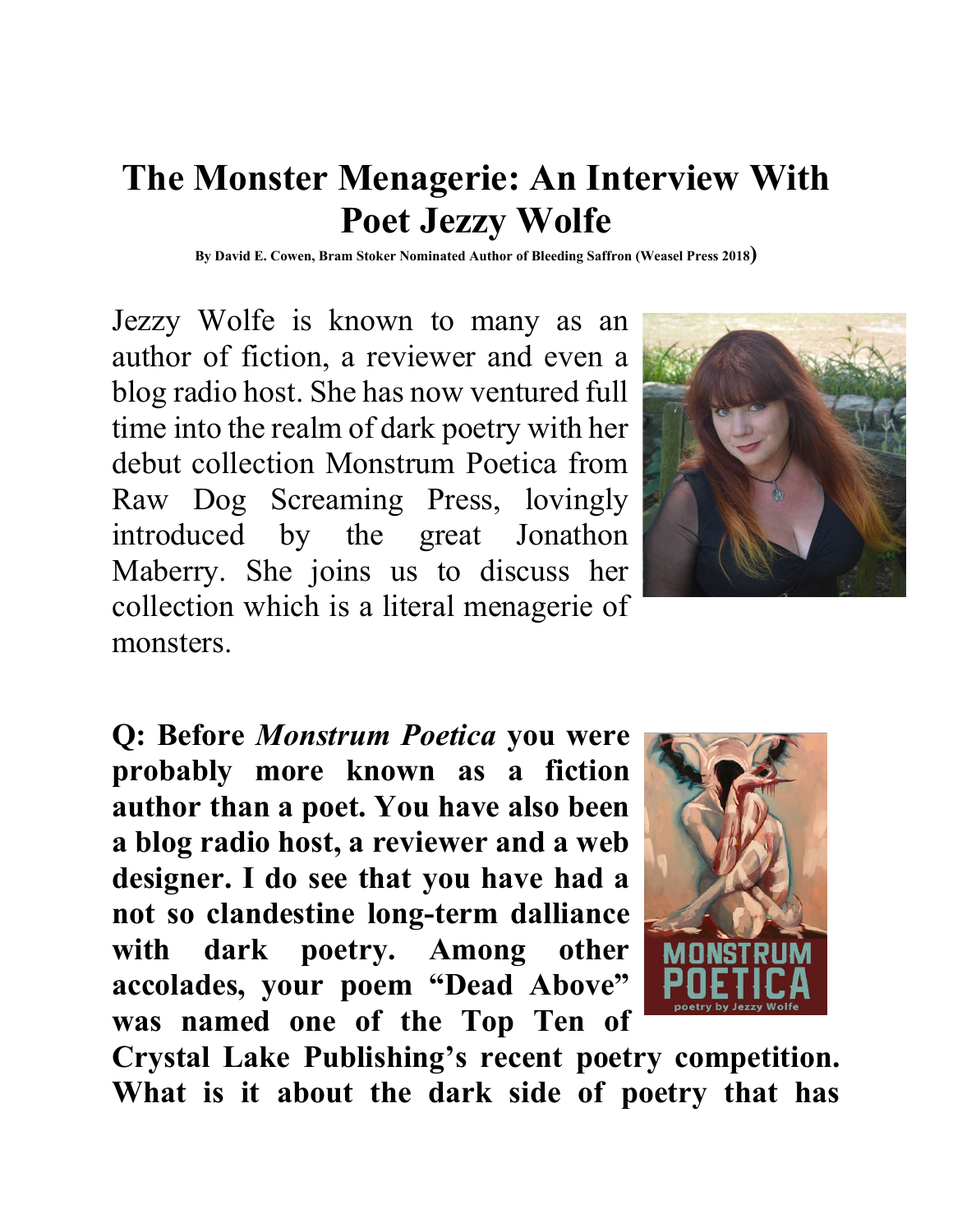### **compelled you to seek it out in such a grand fashion with your debut collection? Can you list some of the poets that influence you and how?**

A: My love of poetry started with the nursery rhymes my mom read to me when I was a young child, and grew up with me. In high school, that love flourished with modernists like E.E. Cummings and post modernists like Lawrence Ferlinghetti. I adored the beat poets of the 1950's and 60's for the way they craftily explored human condition, religion, and sexuality, something that smacked against my conservative Christian upbringing. As an adult, the darker confessional poets spoke to my soul…Sylvia Plath, Edna St. Vincent Millay, Anne Sexton. And that was where I *really* started rooting my own poetry in the veins of the confessional. I still write quite a bit of confessional poetry, as it is my therapy. My way to cope with the many frustrations of navigating life.

Poetry is so uniquely personal, and often resonates with very specific audiences. With Monstrum, I hoped to delve into something that was overtly more horror themed and could speak to a broader audience. It was an interesting and engaging experiment, one I enjoyed enough to continue with new themes.

**Q:** *Monstrum Poetica* **is a poetic encyclopedia of folklore and myths spanning a broad geographic scope. I**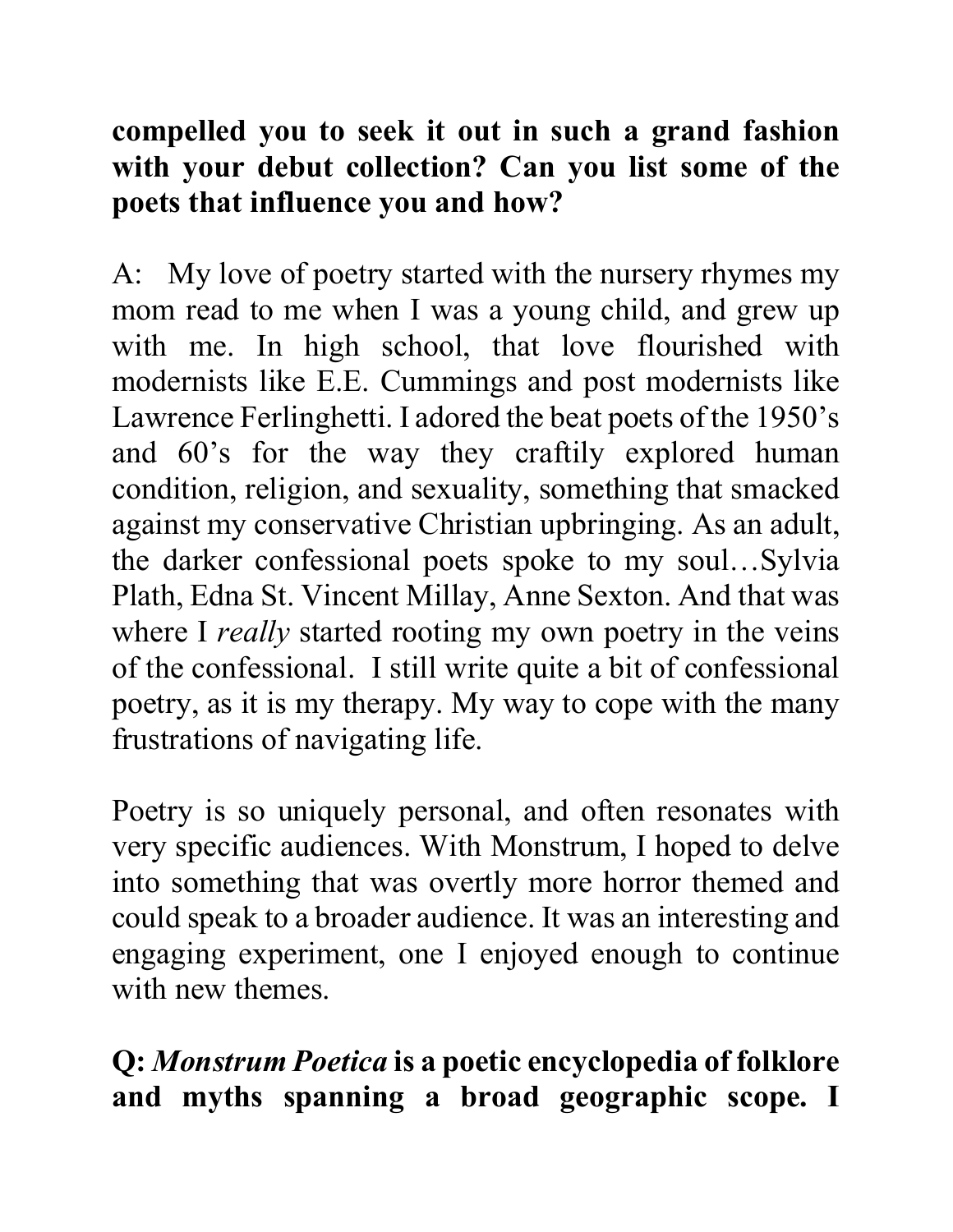**counted about 17 different archetypical creatures from the well-known werewolves and vampires to lesserknown creatures such as the** *Aswang* **and** *Yokai***. Besides a general narrative of the lore of each creature you present three poems on each. The poems have different points of view and focus on aspects of and the diverse varieties of these creatures. With so many to choose how did you compile this list?** 

A: In the beginning, I wasn't sure what I was doing. Quite simply, I wanted to write poetry about monsters. But there were too many to choose from, so I began a process of elimination. There were two primary qualifiers: The monsters had to be a species of creature, rather than singulars. (Think vampires as opposed to Dracula, or hellhounds rather than just Cerebus.) They also had to be intrinsically malevolent. Deadly. I wanted sinister and evil, not just annoying and mischievous. The list was further refined by descriptive distinctions. There were beasts of the water and air, urban legends and regional folklores, canines, spirits, harbingers, even a few with actual scientific explanations. I looked for beings that are not typically considered monsters but are historically known as such. I wanted to make sure that there were some surprises in the mix, and some horrific inclusions that might give readers a brand-new nightmare.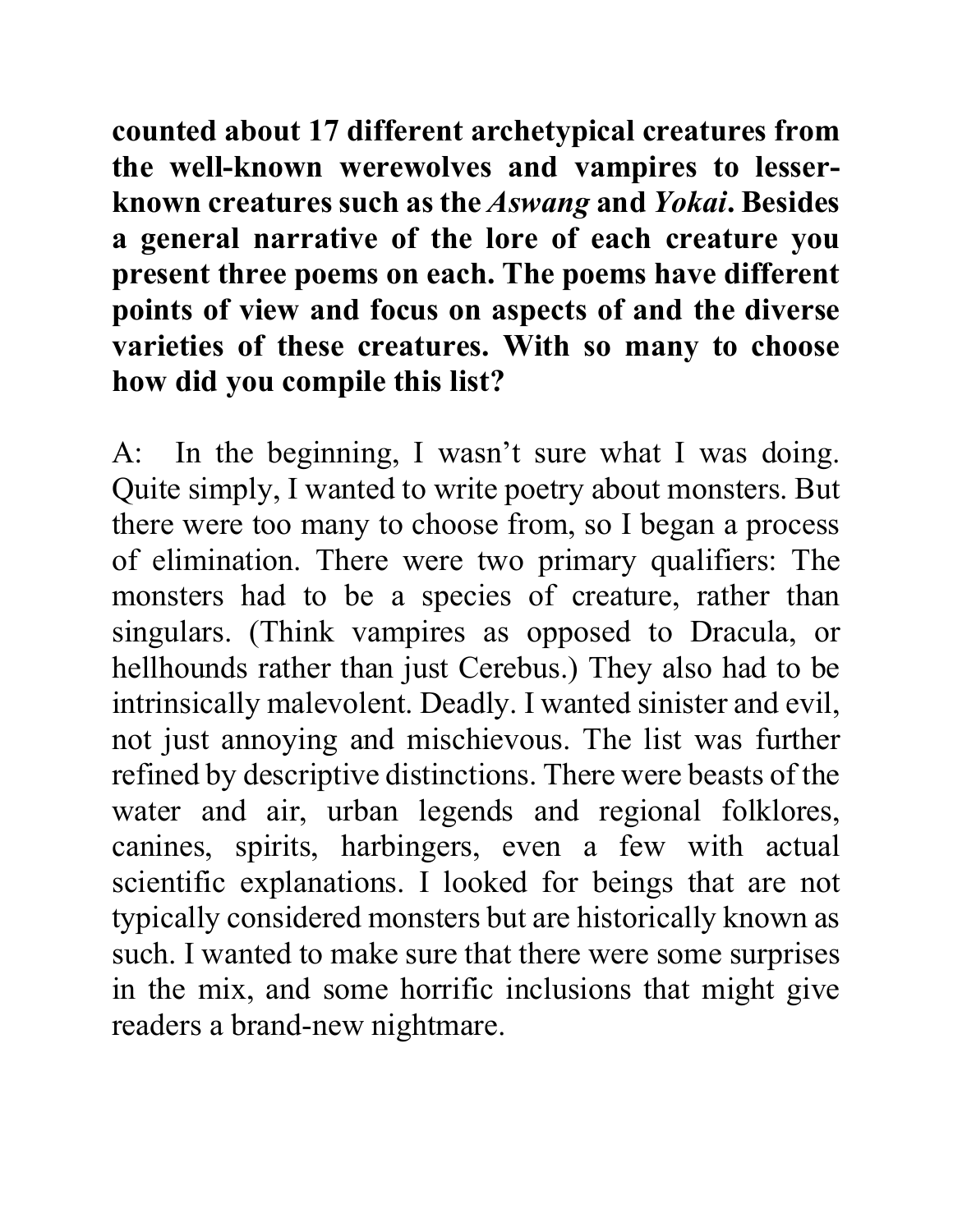Initially, the collection was to be strictly poetry, classed by beast. But the more I learned about them, the more I realized it was important to share that information alongside the poems. In some cases, it was that the monsters were so bizarre, so unfamiliar, that background would be necessary to genuinely appreciate them. In other instances, the history behind some of the popularized monsters added a new layer of complexity to the familiar. I didn't know that werewolves dated as far back as Greek mythology. I was unaware of the Islamic roots of the jinn. I never made that connection between black eyed children and men in black. Discovering these unexpected gems of uniquity became as motivational to me as the poetry itself. Sharing that with the reader would give them context without removing them from the atmosphere I strived to create.

**Q: In the press release for this volume issued by Raw Dog Screaming Press stated the following about your debut collection**

**"***Monstrum Poetica* **is my love song to the monsters that wait in our nightmares, realized through verses that move across pages," Wolfe said. "It is a selection of singular dances embedded in the shadows of the horrific."**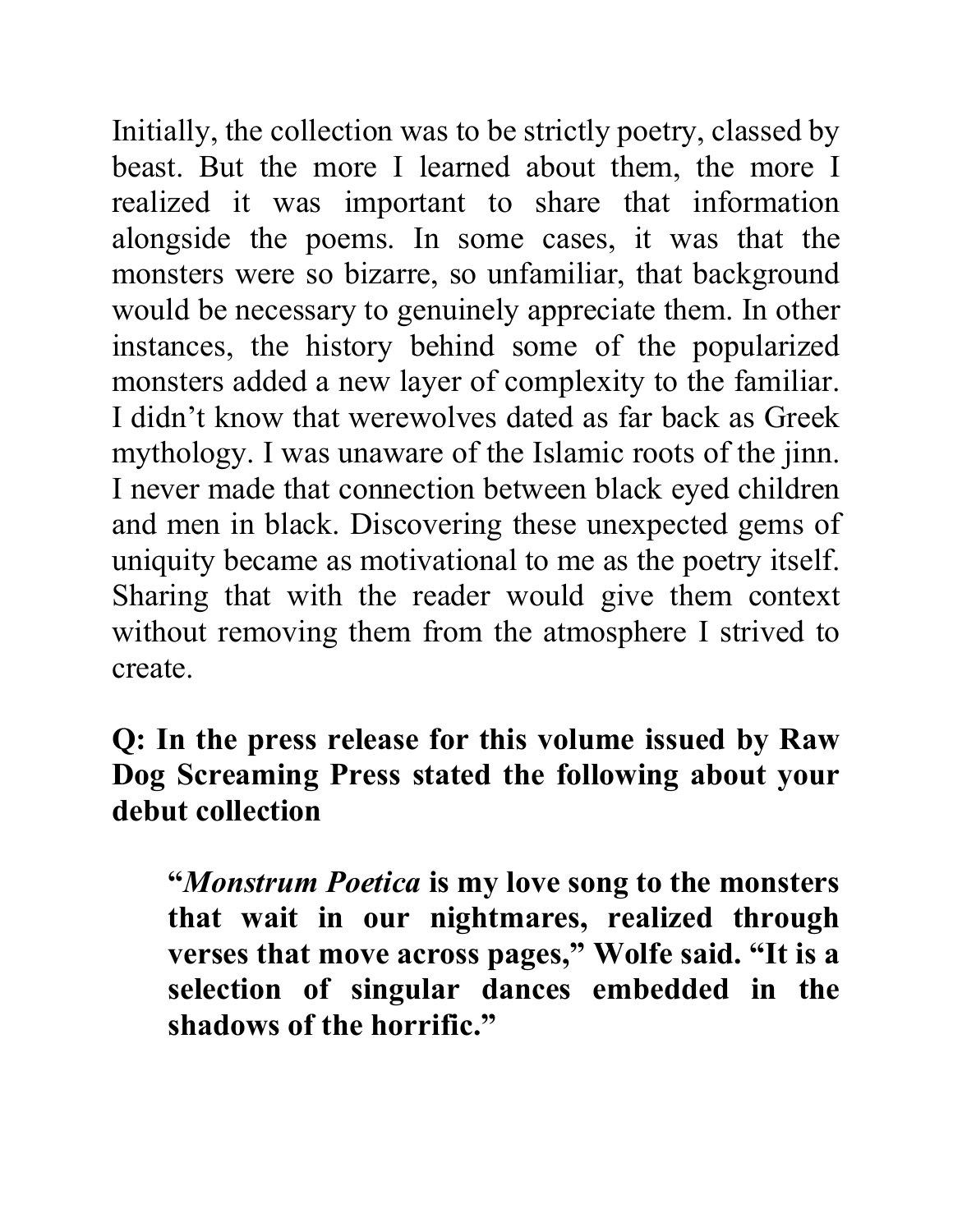## **A very lovely description. Can you offer a deeper discussion? Have you had nightmares of these creatures? Why did you choose this theme for your collection?**

A: I tend to associate poetry with performing and visual arts, in the way that poets use language to 'paint' their narratives, much like a verbal interpretation of a Monet or Degas. I often utilize concrete structure to add another layer of meaning to my pieces, an arrangement of white spaces and placement that illustrates a 'dance' with the words themselves. I find them to be a particularly satisfying challenge, but try to utilize them carefully, as I know not everyone appreciates shaped verse. When I include them, I do so with much intention.

Monsters hold a fascinating place in our lives. Throughout history, monsters were devices that served as warnings. Warnings against disobedience, warnings against depravity. Warnings against greed. They were morality markers, and the bringers of punishment should we not heed the warnings given. They were our consequences. In those ways, they were also our scapegoats. The fear we associate with monsters is the fear we feel towards humanity, because monsters are merely a reflection of our uglier natures. They are our executioners, and redemptions. When I look at them in that way, in the 'service' they do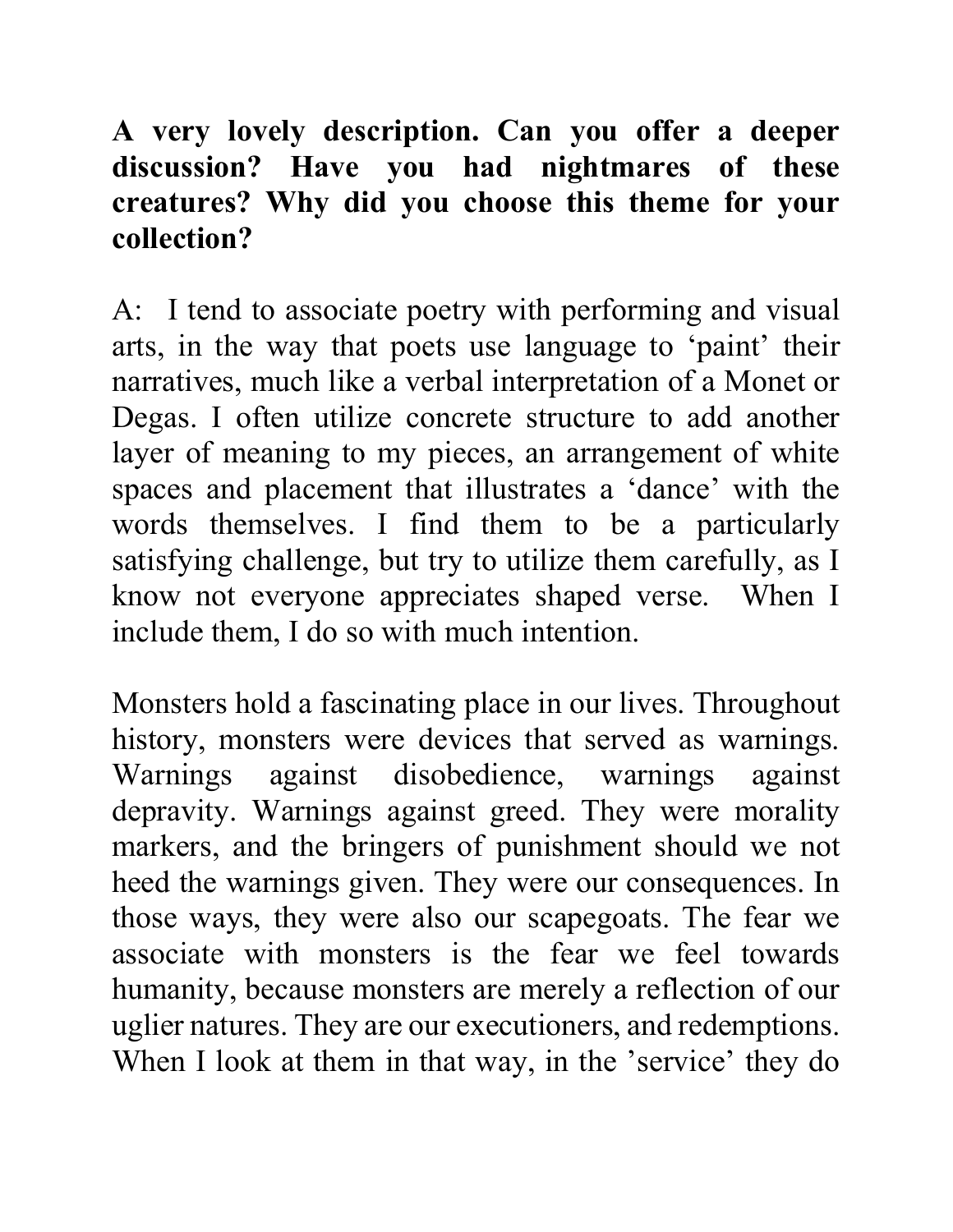for us, it's easy to feel a little sympathy for the beast. In reality, *we* are our own monsters.

### **Q: Did you have a favorite creature in this collection?**

A: Ah yes. Mothman. Ironically, Mothman might be the one creature that didn't completely fit my checklist of qualifiers for this collection. I mean, is there more than one Mothman? Is Mothman a monster or a cryptid? Is Mothman truly deadly, or merely a creepy but helpful harbinger sent to warn us of coming disaster? No matter the answers, there was no way I could leave out my favorite beastie. Dead Zone was one of the first poems I wrote for Monstrum, combining the monster with the horrific tragedy of Chernobyl. Manmade horror meets the supernatural. It is a thrilling scenario, and one I could not resist exploring.

**Q: The publisher of your collection, Raw Dog Screaming Press, is well known for its support of poetry. RDSP's publishers, Jennifer Barnes and John Edward Larson, know how to find and promote great poetry. How did you connect with them? What were your experiences in the editing and final product that became your collection?** 

A: I've always admired Raw Dog Screaming Press, and their unique interest in dark speculative poetry both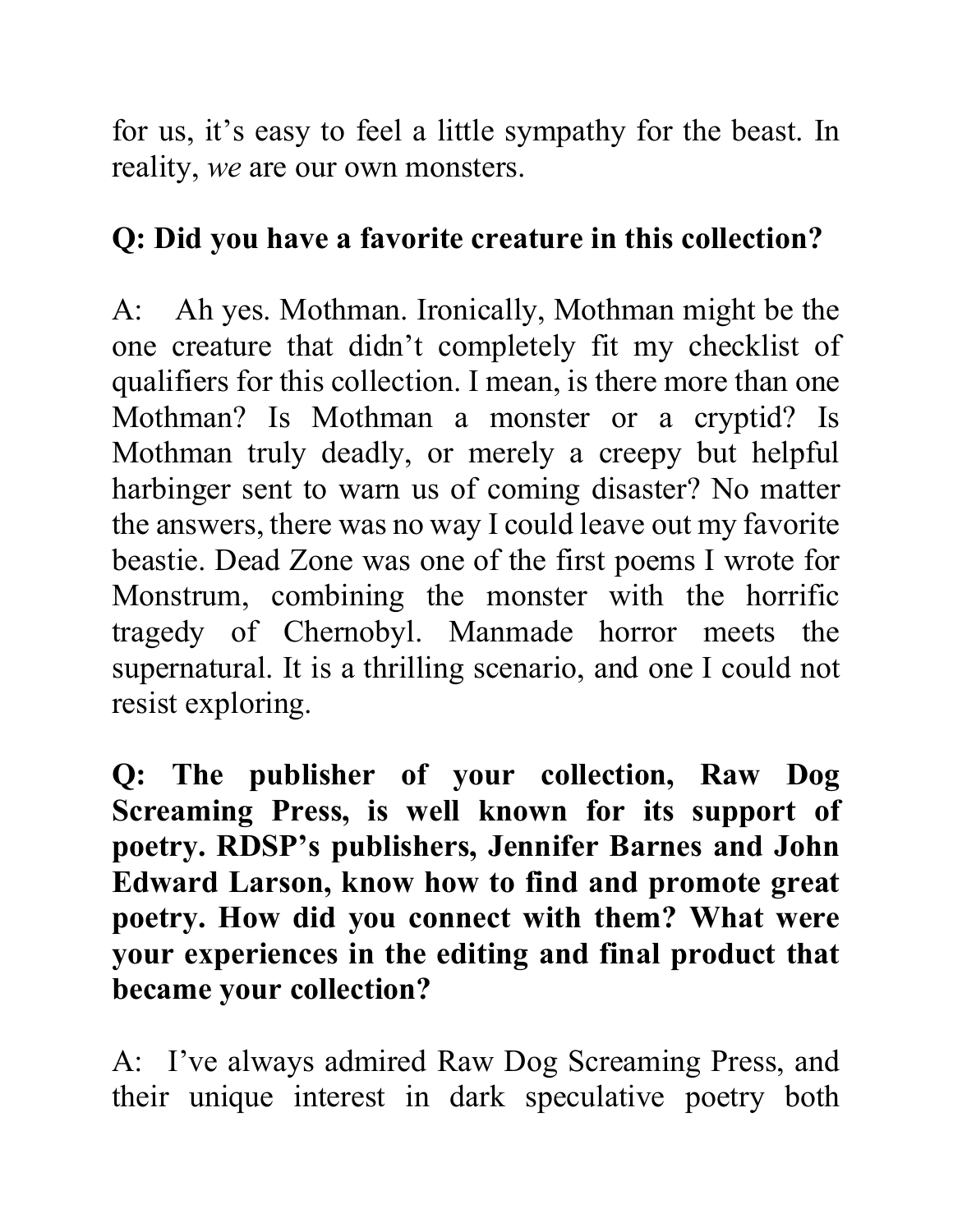intrigued and excited me. I followed them for years before a mutual friend put me in touch with them. The entire team was such a pleasure to work with, and while I was anxious about the overwhelming process of publishing my first collection of poetry, they made it easy. Jennifer and John answered every question I had about the production and design, Stephanie Wytovich provided wonderfully inciteful editing suggestions, and Erin Al-Mehairi handled the promotions with infectious enthusiasm. Steve Archer's artwork was the perfect visualization of what I hoped to achieve.

The peace of mind that comes from working with such a proficient team is invaluable, and I will never be able to thank them enough for taking a chance on me and my collection. I will equally cherish any opportunity I have to work with them in the future. Finding publishers that strive to keep poetry alive and vibrant is a true blessing.

**Q: It was delightful to see the twists you added to several of the often overused archetypes. For example, in the category of zombies, your poem "***Another Roadkill Revenge Story***" is a narrative of a zombie apocalypse brought on the world by a deer** 

> *When Bambi met headfirst with that speeding truck. And who knew deer zombies could*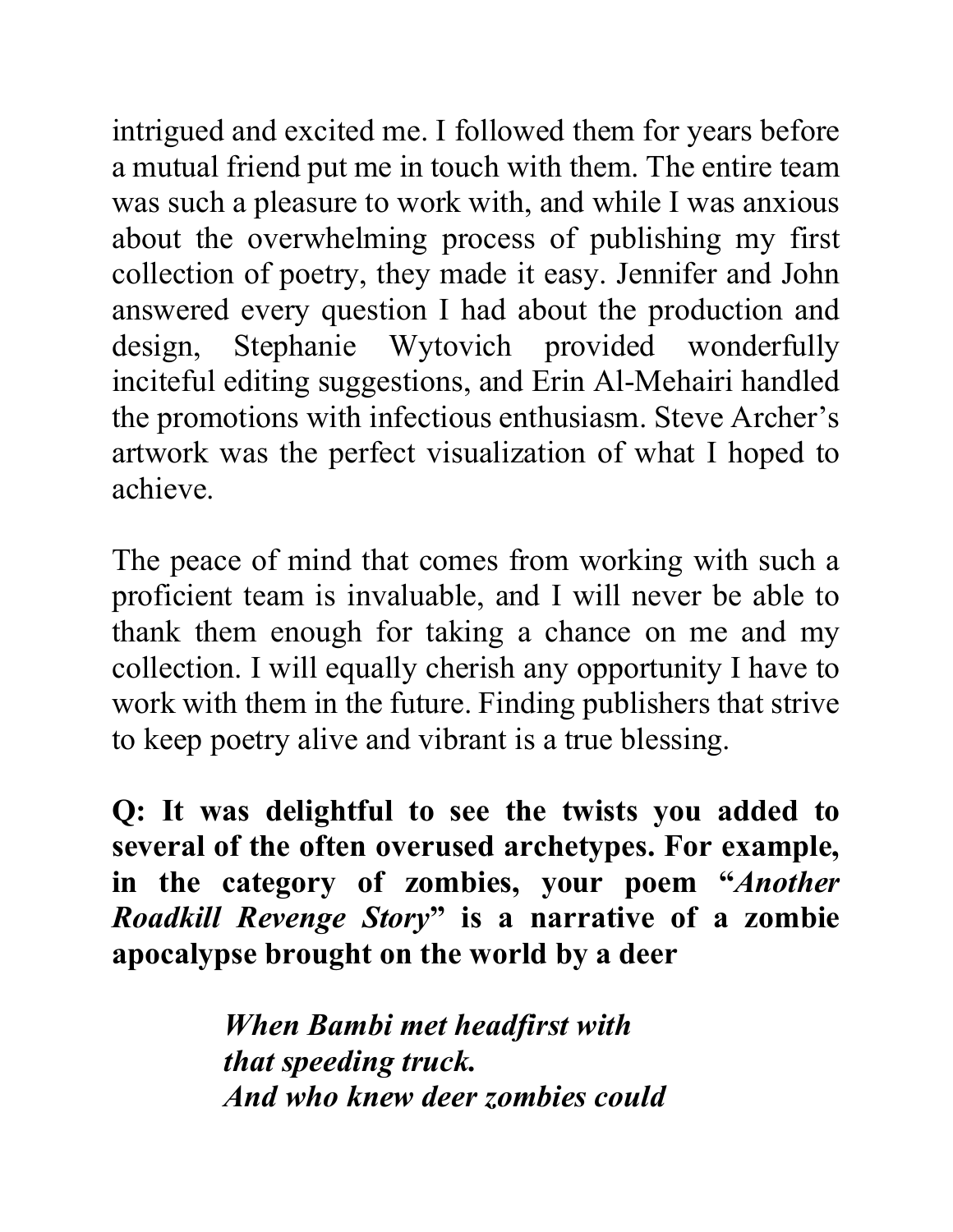#### *bite through windshields?*

## **The poem finishes with a nasty twist on the Beatitudes, "And the deer shall inherit the earth." How on earth did you come up with such an original twist to an old trope?**

A: Some things really do write themselves. Admittedly, a few of the monsters included in Monstrum are not my usual favorite creeps, but excluding them would be remiss. Zombies were one such monster. Often, when I am not sure how to approach something, I default to humor, and two of my zombie poems were intentionally playful. I also turn occasionally to current events for inspiration, which is what I did in the instance of Another Roadkill Revenge Story. Not long before I started working on this collection, the news was littered with stories about CWD, or Chronic Wasting Disease, that showed up in deer. People were speculating whether it could be transmitted to humans, a sort of undead virus. I coupled that with the idea that so many deer lose their homes to urban sprawl and possibly carry that grudge against us…if deer were the grudge carrying sort of animals. (They might be, though. I cannot say with any authority. I'm no deer expert. I am not out on my hikes whispering to random deer, listening to their nefarious plots against humanity, or whatnot.) Roadkill is one of those poems that rushed through me without hesitation. And the ending is one of my favorite lines in the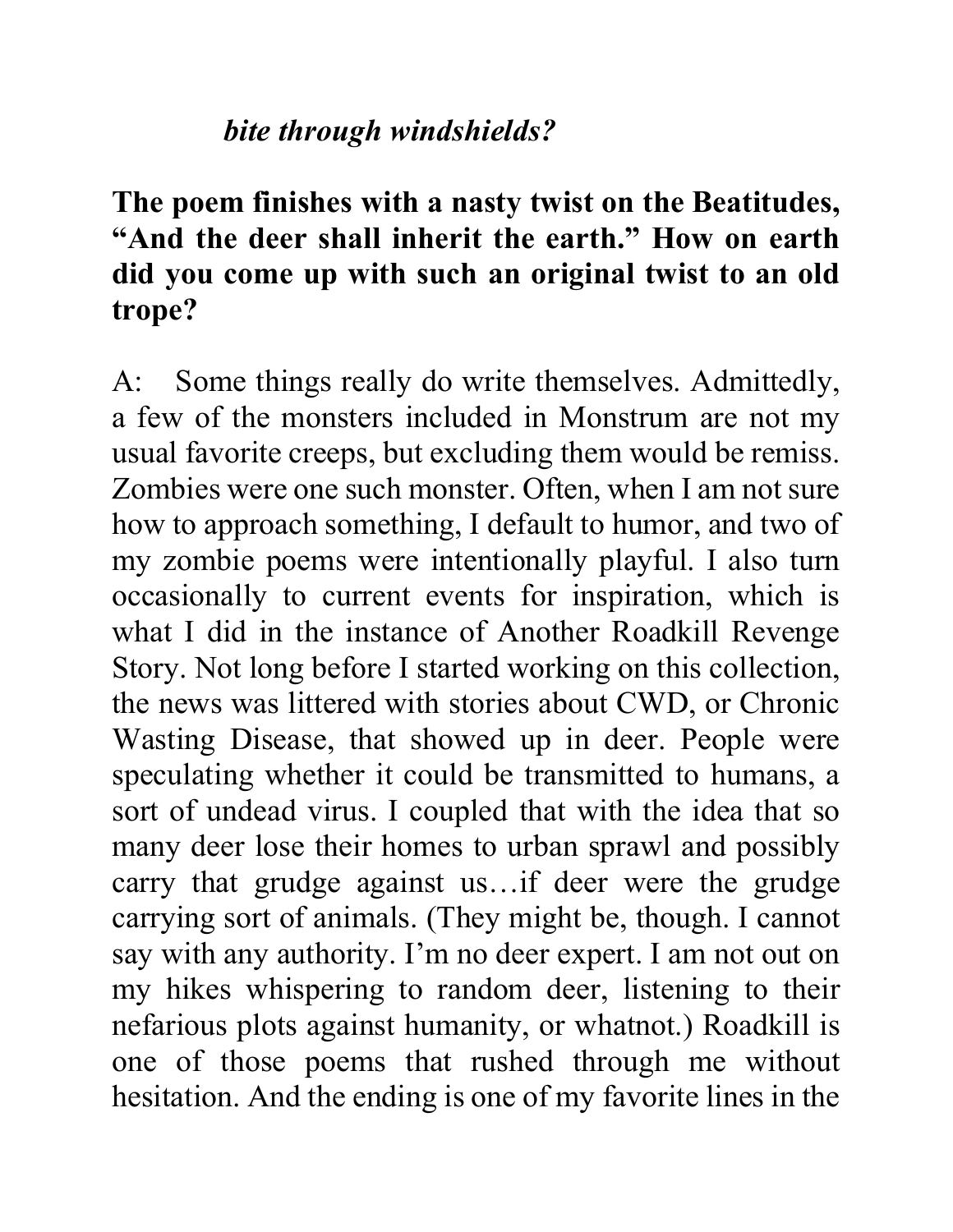entire collection. It is a combination of the heavy Biblical dread I was raised with, and unironic sarcasm.

**Q: Your section on Mermaids reminds us that fantasy stories by popular movie studios have entirely glossed over the dark nature of the roots of folklore. In researching these creatures did some surprise you when you learned of the differences between the modern children's variations and the true foundations of these stories?** 

A: My most beloved book is a Reader's Digest edition compilation circa 1967 titled THE WORLD'S BEST FAIRY TALES. I've had this book my entire life, and it includes 69 popular fairy tales. Just about any childhood favorite you can think of is somewhere within its 800 pages, and these are not the modern, candy-coated reinterpretations. Back then, happy endings were not a default. My introduction to The Little Mermaid was in this book, a tragic tale of the youngest daughter of the Sea King, who failed to win the love of a human prince. She turned to foam on the sea. I grew up memorizing those sad little tragedies. Even as a young girl, the idea of rewriting fairy tales for a happily-ever-after narrative was less interesting. Fairy tales, much like nursery rhymes and fables, were morality lessons—dire warnings to remind children about the importance of following rules and obeying their parents. I admit I am a bit of a fatalist, so my appreciation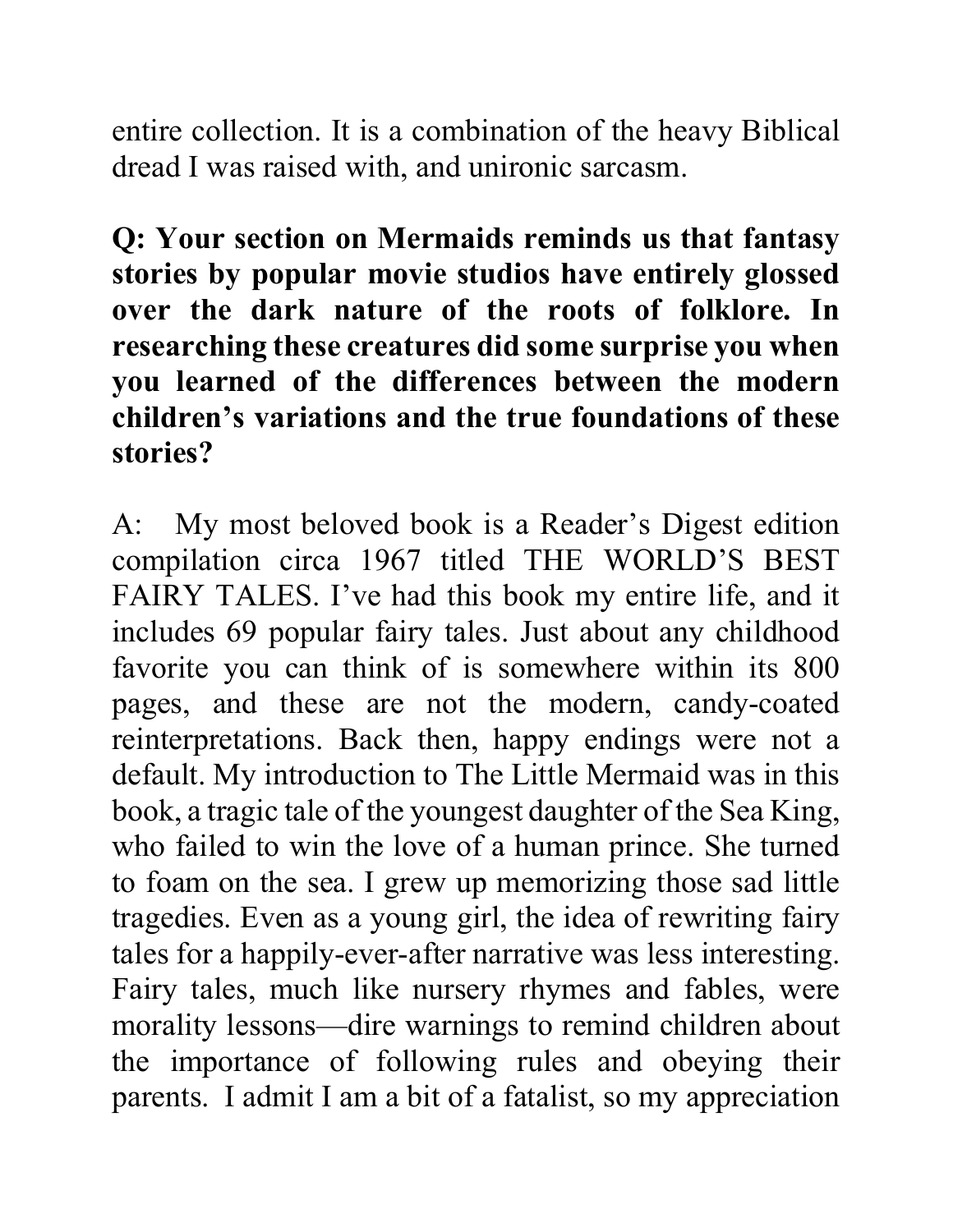for the darker versions could never be replaced with playful animations and fun musical sequences...though I would be lying if I said I don't enjoy watching them revisited and rebooted on the big screen. I just see them as a different creature altogether from the stories I loved as a child.

**Q: Jonathon Maberry provides a wonderful and loving Introduction to you collection where he not only praises your work, but also speaks to the power and importance of poetry in his life. Has the same been for you? Have other non-poets in the horror field let on their love, secret or otherwise, for dark poetry? What do you think dark poetry adds to the genre of horror?** 

A: As I began focusing on composing poems for Monstrum, I was introduced to many brilliant authors in the horror community that are also accomplished and respected poets. They are an enthusiastic, encouraging, and welcoming bunch, and their continued support and friendships have meant the world to me. There is a growing attraction to dark verse now that delights me. Early on in my writing career, it seemed that publishers seeking poetry were rare, and the poets I met through blogging often selfpublished their collections. Which is why I started with fiction, and why I am better known for writing short horror.

But *poetry* is my first love. It has held a unique place in my life, and anything I write, whether poetry or fiction, intends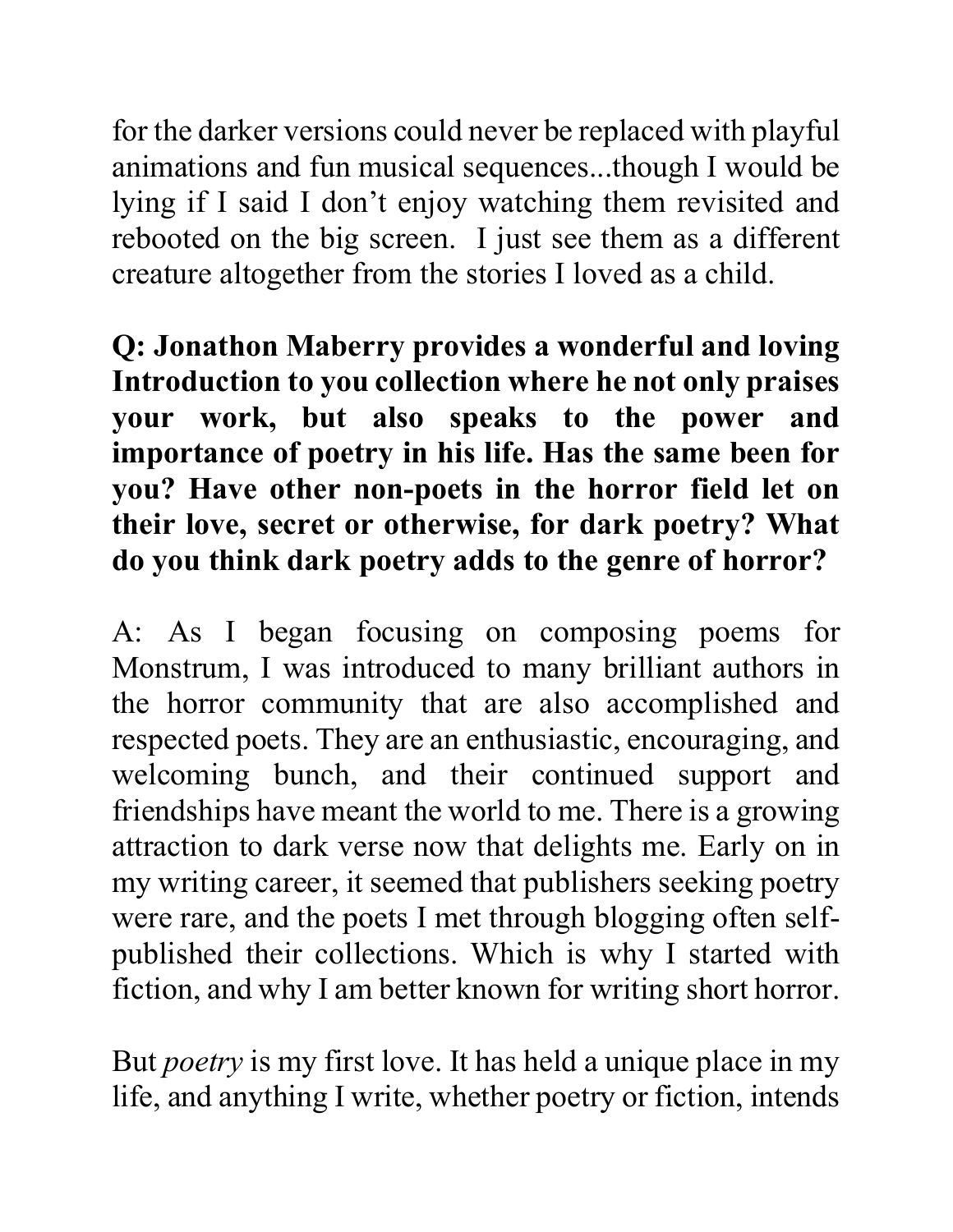to be a reflection of that love. It is breath, symphony, and brushstrokes. It is a decadent homage to that which terrifies, in abbreviated explosions of expression. I feel horror benefits uniquely from the inclusion of poetry and poetic vice in that it emphasizes the beauty of our nightmares and phobias and transforms them into something both beguiling and repulsive.

**Q: I try to ask this of every poet I have interviewed. Poets I have met often fall into two camps. Some claim only to write when inspired. When the moment or the "Muse" takes them. Others, tell me they are methodical, writing every single day for some set time, perhaps even working on a goal of writing so many poems per day or week. How do you approach your writing, both in determining what to write about and the form of expression you will choose for your piece?** 

A: Honestly, I've done both, though more often than not, I write only when I feel inspired. I will go through times when I push myself to make a daily habit of penning at least one new piece, but those periods fall victim to the hassles of everyday life, unfortunately. I would love to be someone that sits down to tangle with my muses daily. When I do fall into habits or routines that produce creativity, I am thrilled with the progress I make. I admire, as well as envy that discipline in others.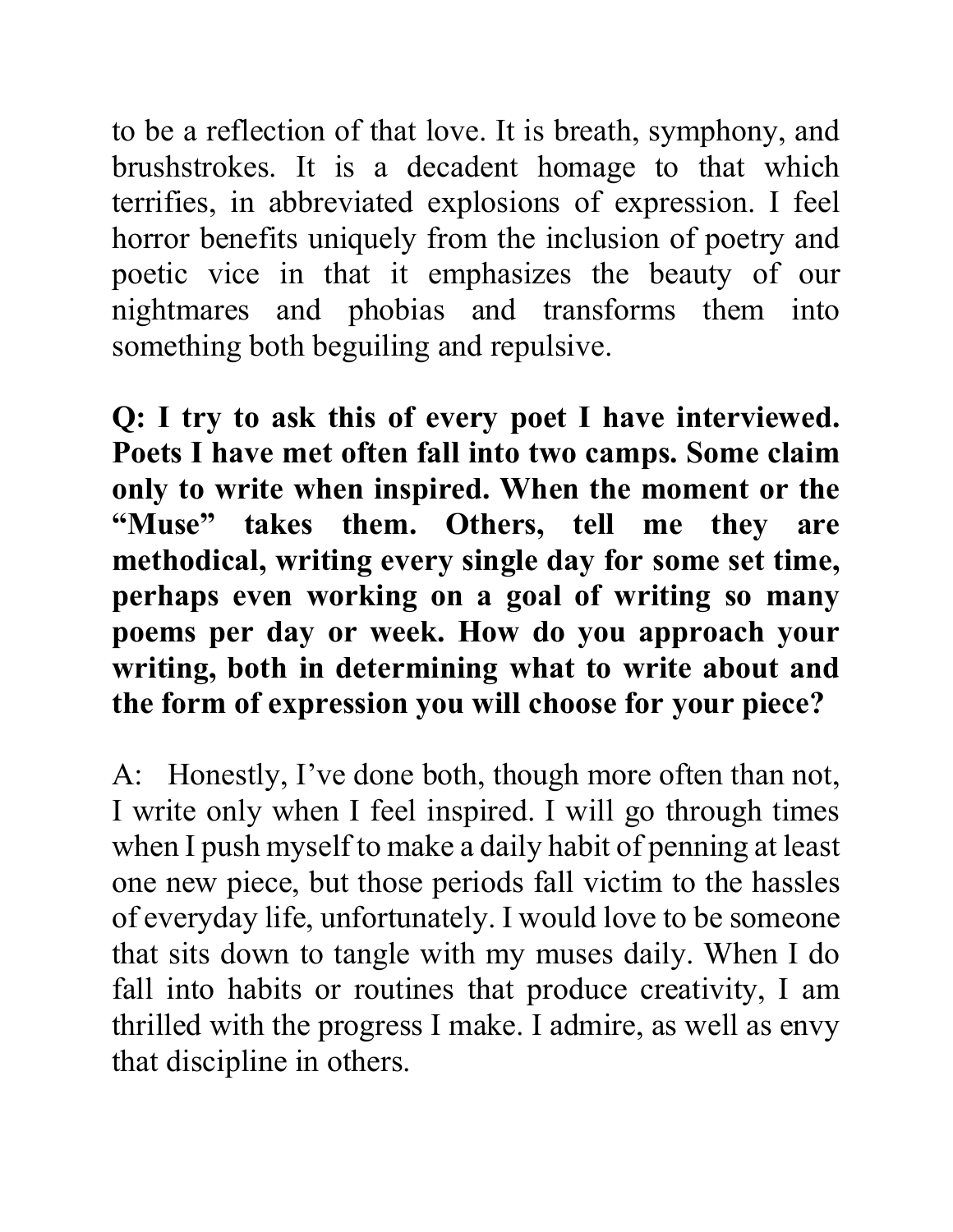While I was working on Monstrum, I did set a goal for myself to produce a new piece daily. Some days were a struggle because I was simultaneously researching and writing. It was easy to get caught up in the research phase of the project, and sometimes, that proved to be more hinderance than help. Because while research is imperative, it is also a time-consuming distraction.

**Q: As a follow up to the previous question, and one I often repeat, deals with the avoidance of cliché in speculative poetry. What advice can you give the fledging poet on how to use archetypes without resorting to cliché? How do you write dark poetry without imitating the poets that inspired you to write dark poetry?** 

A: I did worry about writing pieces that simply repeated common ideas around the more popular monsters I included. Almost no one is a stranger to vampires, werewolves, and zombies, after all. Finding a new direction with any of them came through all that research. Looking for any unusual or unfamiliar detail and running with it. I turned to books, to movies, to the internet and YouTube. It was about finding a spark of something new in something old. For me, soaking in media helps me find new inspiration. And that's the best advice I could give. Sit down, clear your head, and dive in. Don't hesitate to jump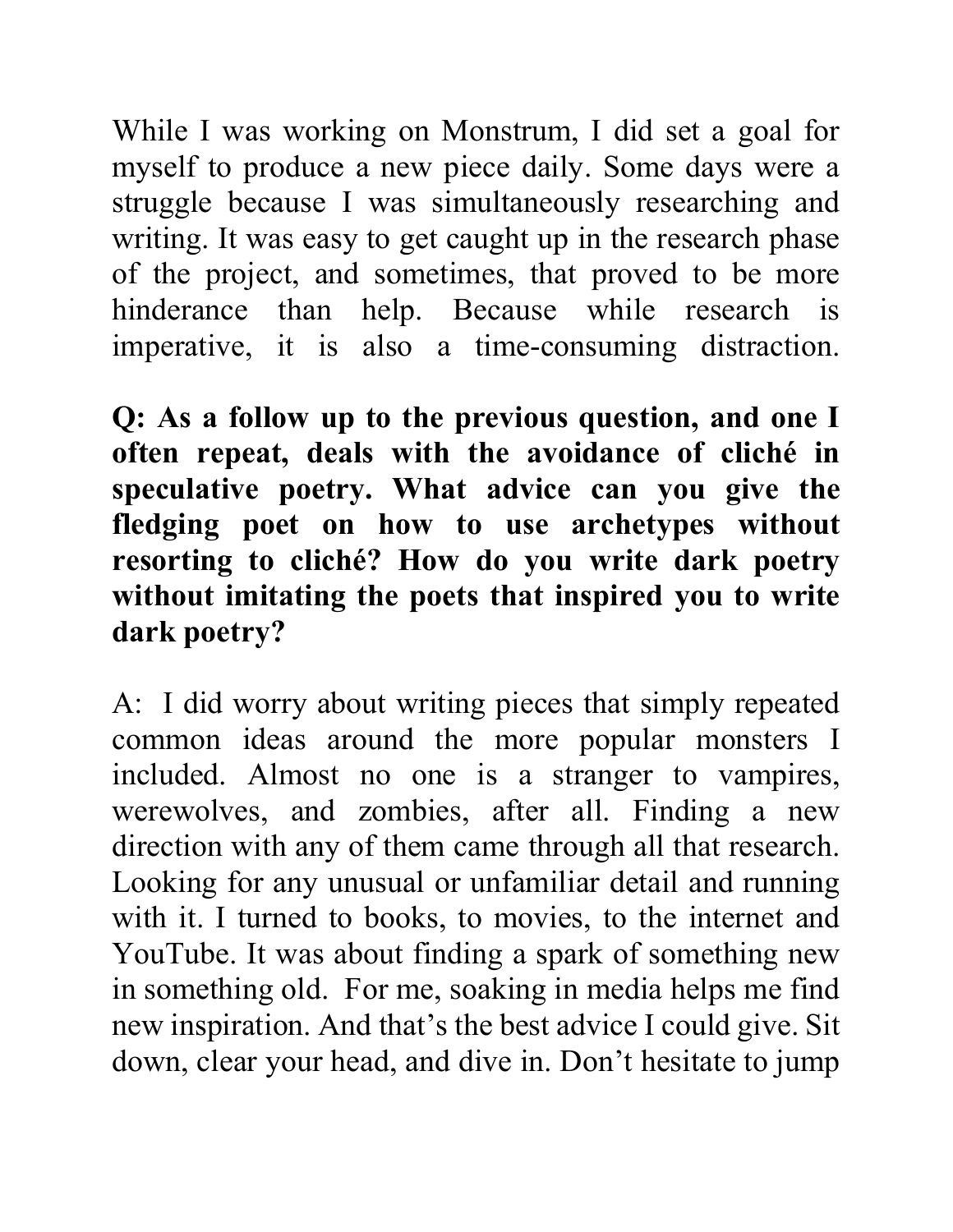into new rabbit holes. If it excites you, run with it, because that excitement is the key to finding your unique narrative.

# **Q: What is next for you? Are you working on any new volumes relating to speculative poetry we should be looking for?**

A: I am currently working on poetry for two different themed collections…one that explores the feminine archetypes of horror, and one that travels the dark timeline of mankind's nuclear advancements. I am invigorated by where these avenues are taking me, and thoroughly enjoying this journey, so I cannot wait to share more about these projects with you in the future!

# **Please share with us a few of your favorite pieces:**

# *Cold Case*

We left in the night Black covering our tracks Headed for nowhere Our secret safe in our chests

And still tucked there when our bodies floated up from Cimmerian depths Buoyed with the stench of a century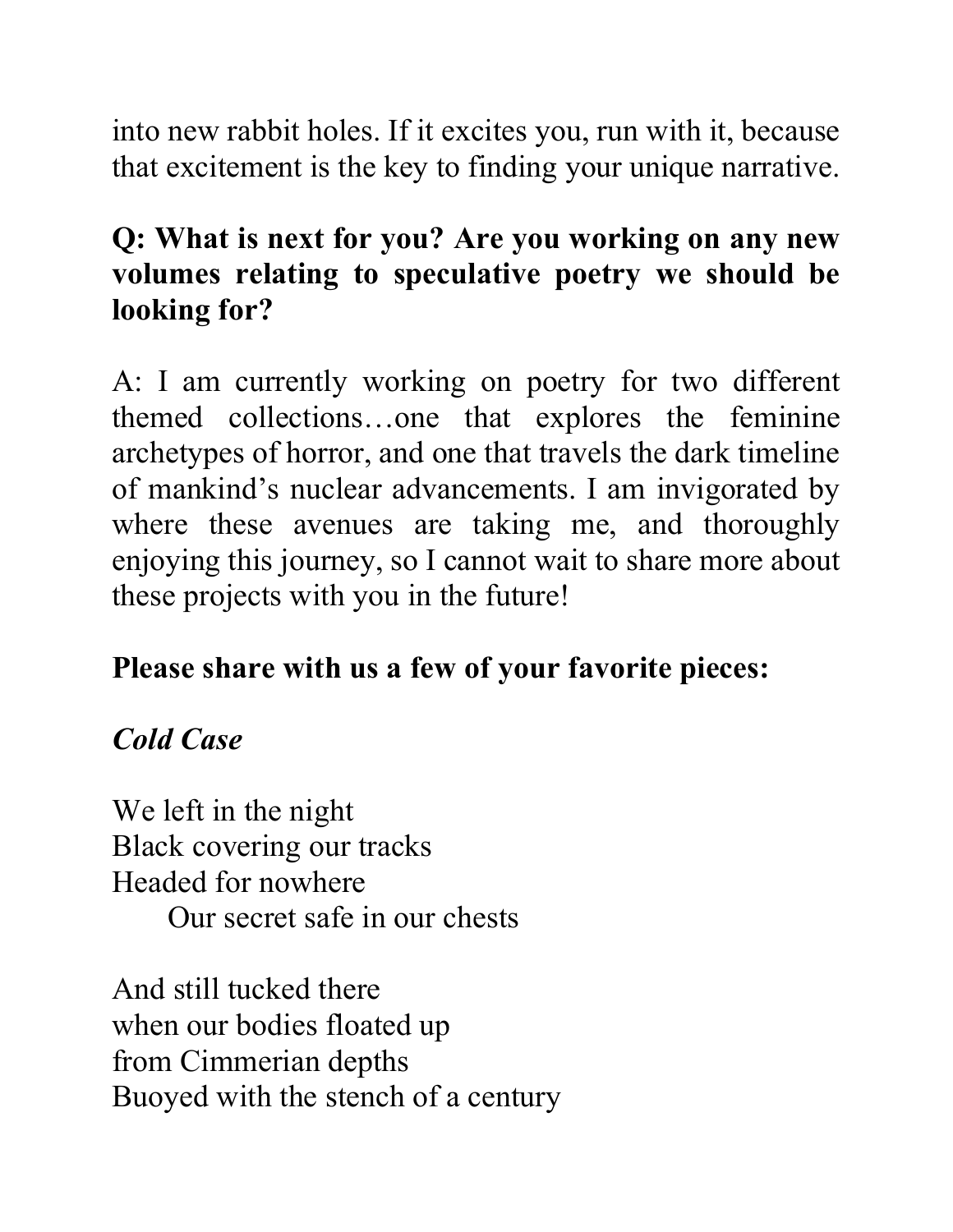Submerged in the igneous muck of a frozen lake.

Hatchet marks in our heads.

Our secret still safe in our chests.

#### *The Umbra*

The backwards hour brought her to her shadow, eyes black and h o l l o w, skin g r e e n and veil thin. Not a warning, but a promise that she was spiralling toward the untimely end of her forever. A finite farewell to be feared and spun into dire stories of what not to do when wandering the dunes

after dark.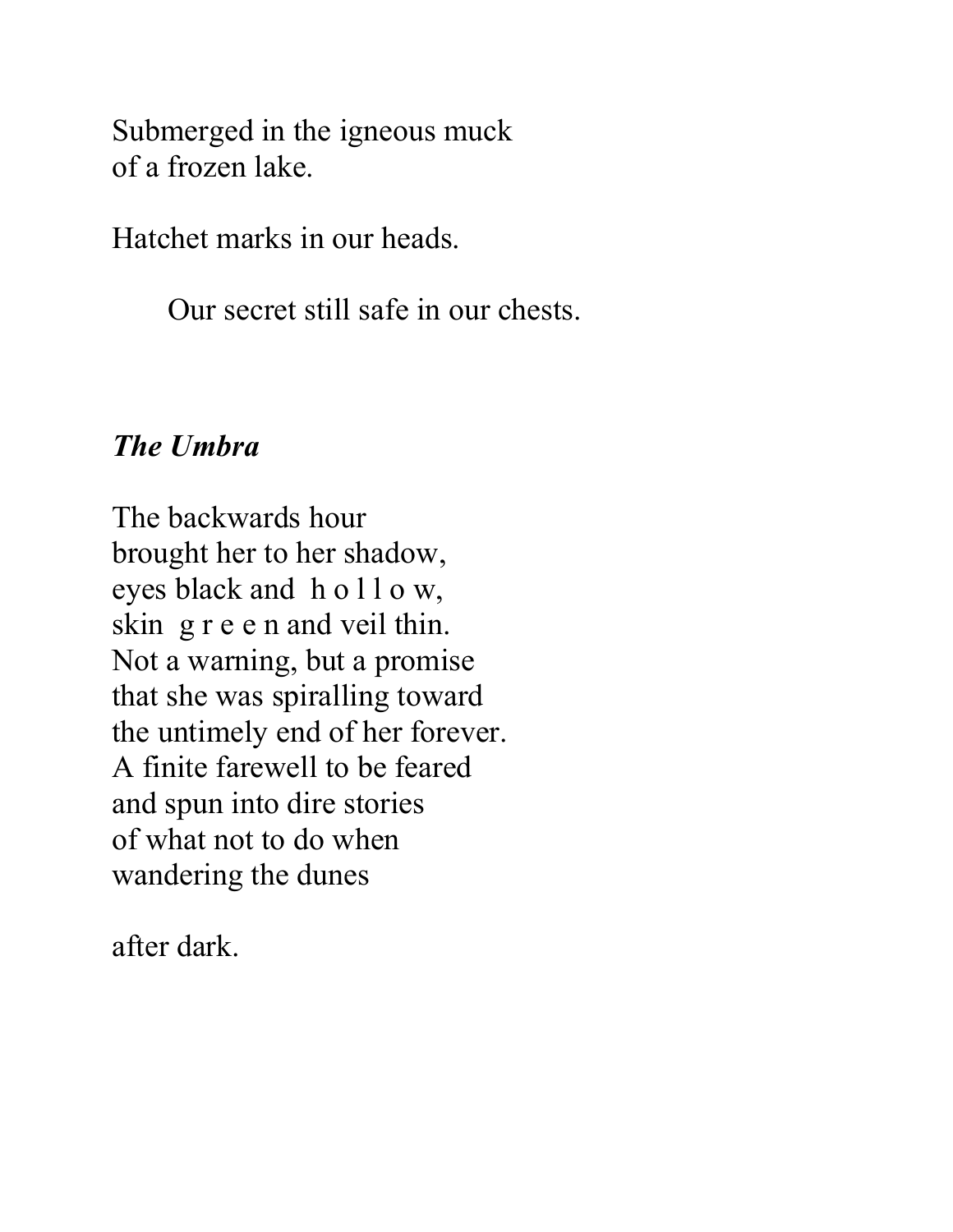### *Return By Fire*

She died as a witch last life around, Her body consumed by blazing fire, History repeats itself, she found, Staking her to another burning pyre.

Her body consumed by blazing fire, Hemorrhaging magic from her veins, Staking her to another burning pyre, The familiar hell that leaves its stains.

Hemorrhaging magic from her veins, Smothering her cries in the roar of flame, The familiar hell that leaves its stains, Brought back by fear, by ignorant blame.

Smothering her cries in the roar of flame, Leaving her ashes to blacken the ground, Brought back by fear, by ignorant blame, She died as a witch last life around.

### *Dead Zone*

Do you suppose in the days before the inferno,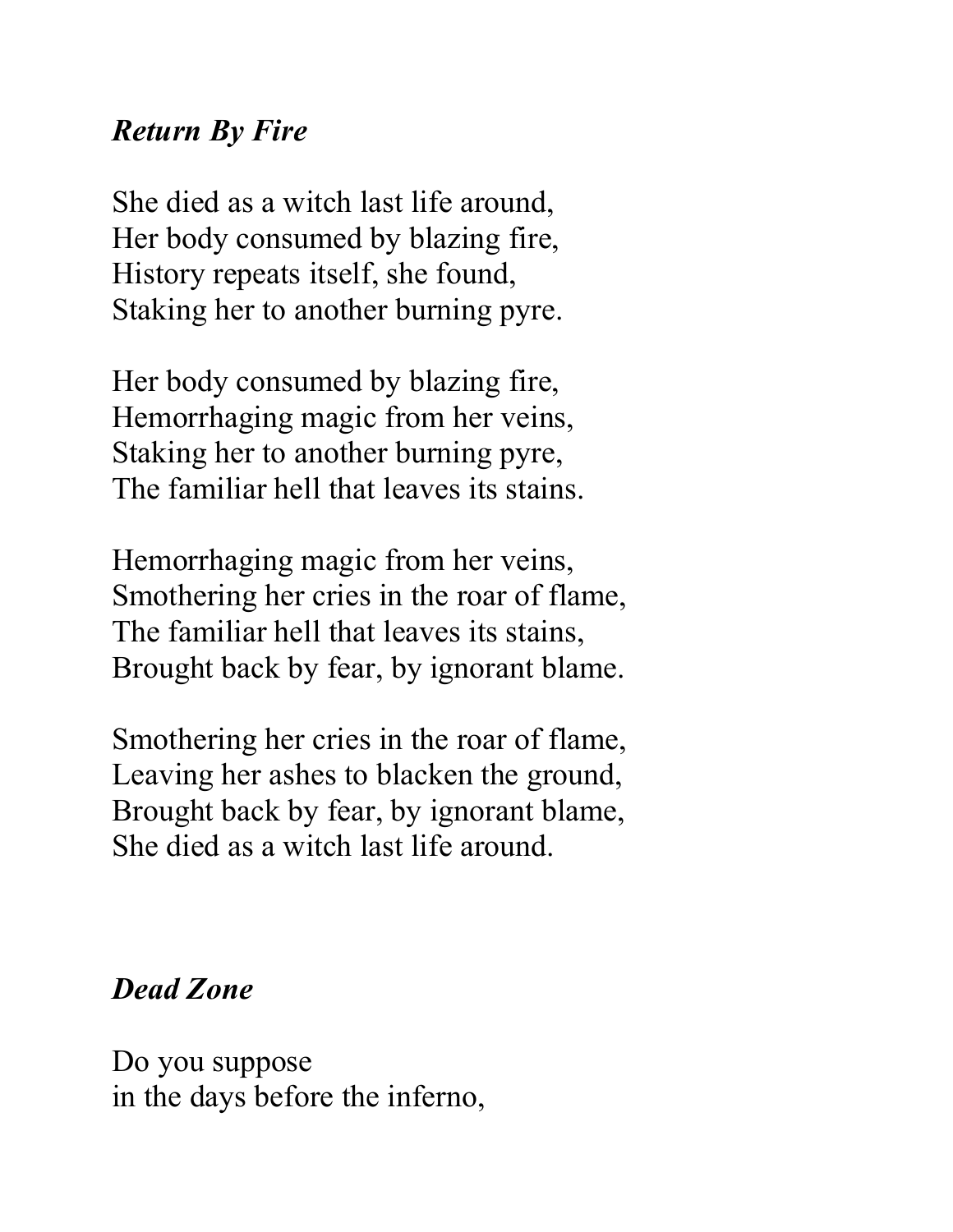the people of Pripyat entertained an enigmatic guest? *Do you?*

Did anyone see it circling the skyline, and wonder at the span of its terrible wings?

Did the children hurl stones at an ugly bird? Would their parents notice when they did?

Did that spectral shadow with round reflector eyes and wings the size of tattered sails,

perch in the commons, hover above playgrounds, swoop over cars?

Could they feel the sinister presence

resting on the bridge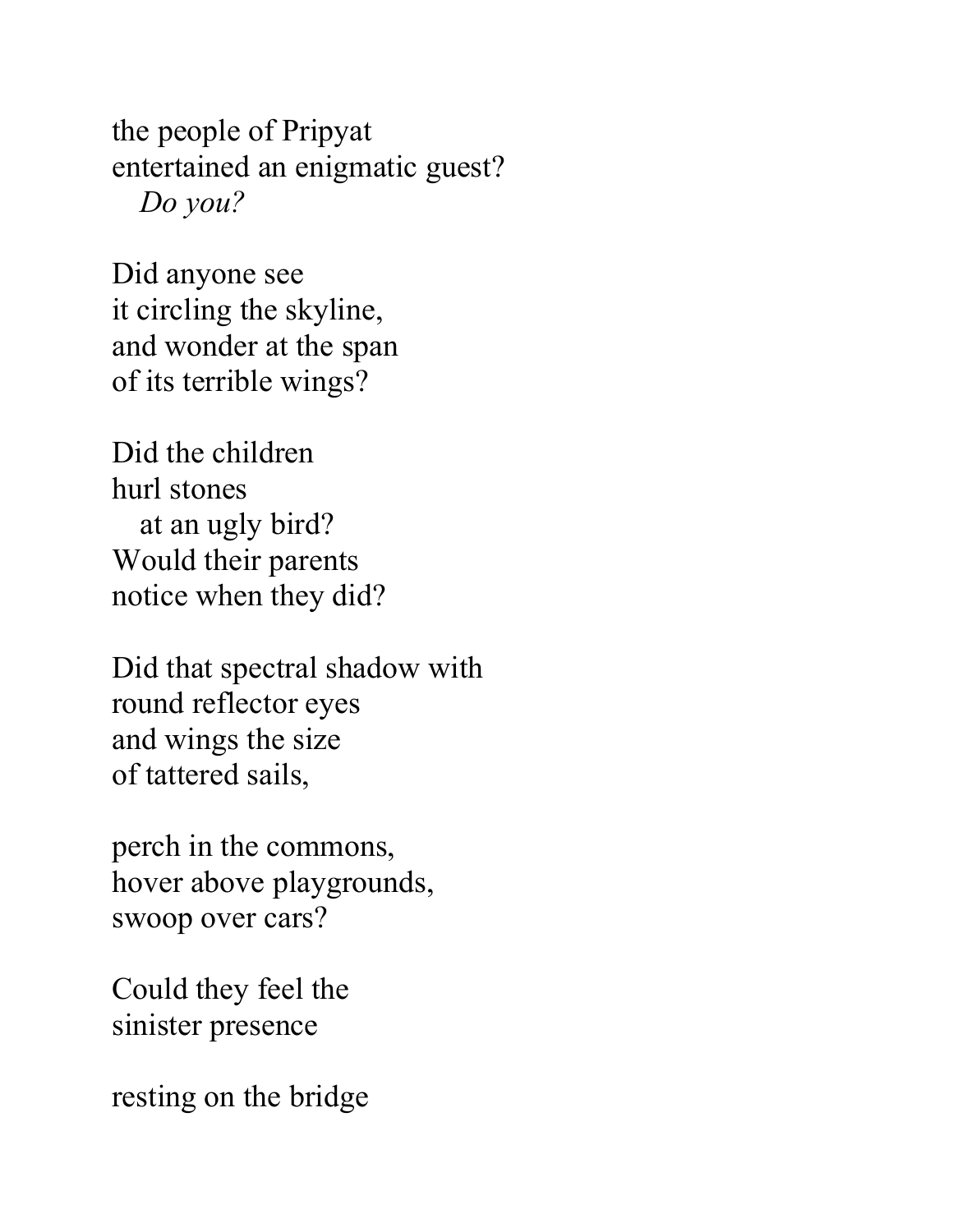where they would later watch Chernobyl burn, oblivious bodies, under the soft fall of radiated ash and certain doom?

#### *Sanguinary*

Many ways to stop a heart, That pounds against a cage of bone, To exsanguinate for lifeless art.

A needle's prick can play the part, Of an embolism brusquely grown, Many ways to stop a heart.

By hatchet for a craftless start, If time be short, it's quickest shown, To exsanguinate for lifeless art.

Pills bring fate if swallowed smart, Delivery clandestine and consumed alone, Many ways to stop a heart.

Toxic treats will easiest depart,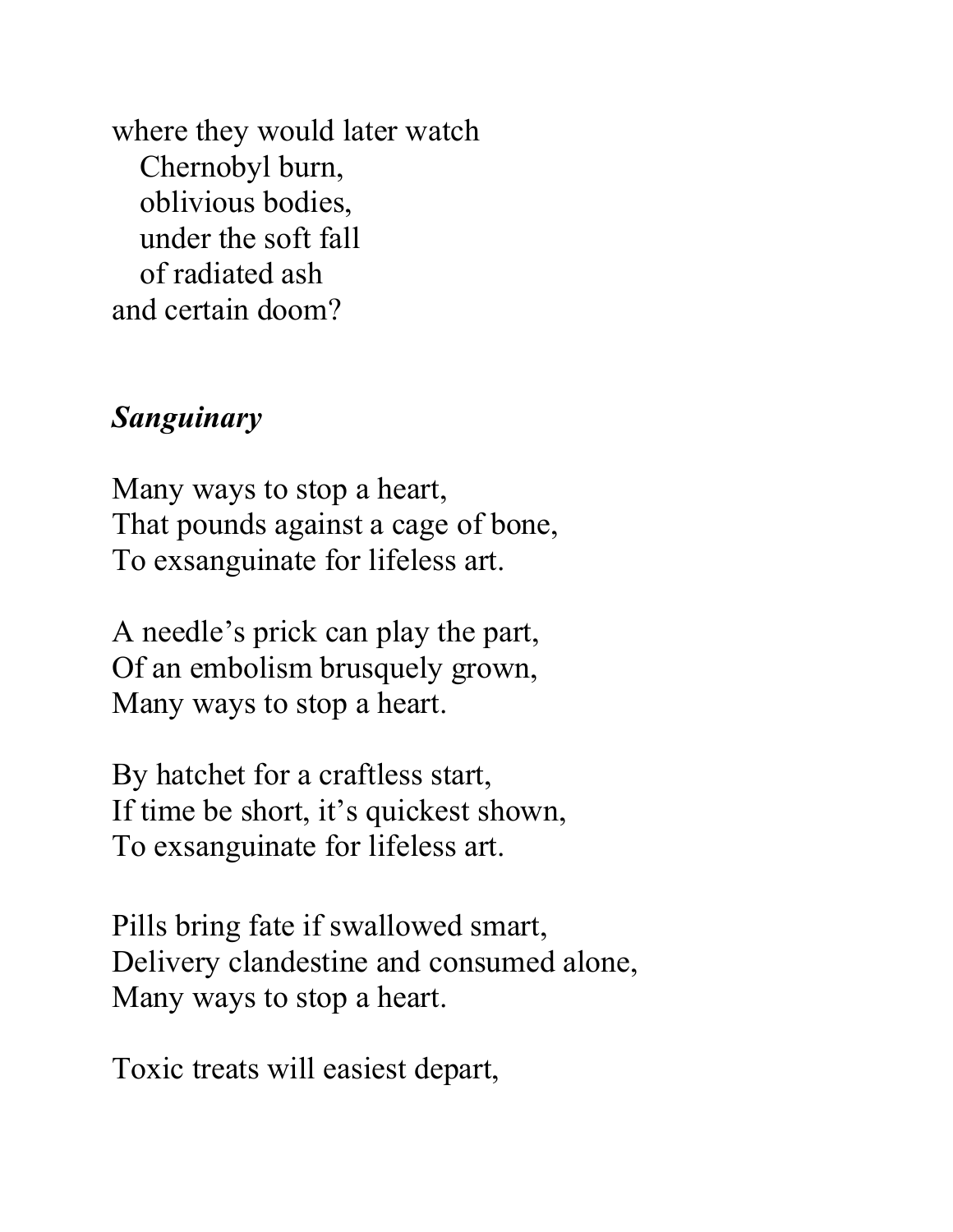Candies laced with Death unknown, To exsanguinate for lifeless art.

But a lover's blade is the poisoned dart, That most oft carves forever into stone… Many ways to stop a heart To exsanguinate for lifeless art.

*"Dead Zone" and "The Umbra" appear in MONSTRUM POETICA, published by Raw Dog Screaming Press 2022*

*"Cold Case", "Return By Fire", and "Sanguinary" appear in Siren's Call ezine, Winter 2021 issue*

**Jezzy Wolfe** is a poet and author who has appeared in numerous anthologies and publications, such as Smart Rhino's ZIPPERED FLESH trilogy and the INSIDIOUS ASSASSINS and ASININE ASSASSINS anthologies, Crystal Lake's SHALLOW WATERS anthology, Western Legends' UNNATURAL TALES OF THE JACKALOPE, Space & Time Magazine, Siren's Call ezine, and Weird Tales Magazine. Her debut poetry collection, MONSTRUM POETICA, was published in 2021 by Raw Dog Screaming Press. When she is not being chased by her